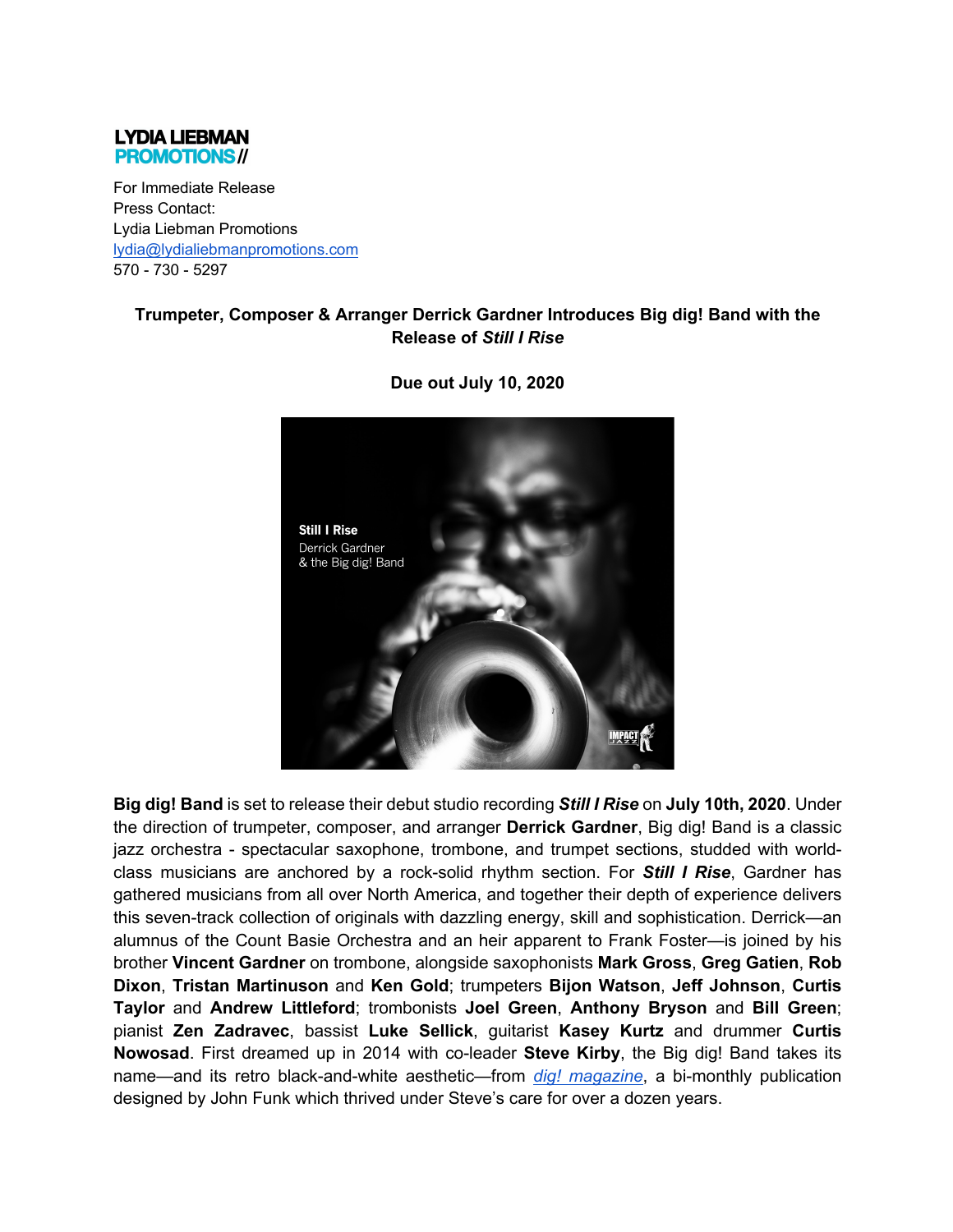The senior members of the Big dig! Band have deep connections to some of the most important jazz orchestras in history. Derrick's brother, **Vincent Gardner** has played with the Jazz at Lincoln Centre and Count Basie Orchestras, and is the artistic director of the Jazz Houston Orchestra. **Mark Gross** played in the Duke Ellington Orchestra while **Bijon Watson** has worked with the Gerald Wilson and Clayton-Hamilton Jazz Orchestras. **Rob Dixon** has played with the Maria Schneider Orchestra and the Illinois Jacquet Big Band. These musicians, along with **Zen Zadravec**, **Curtis Taylor**, and others, have chalked up credits with a veritable who's who in jazz, from **the Marsalis brothers** and **Dianna Krall** to **Gregory Porter**, **Nicholas Payton**, **James Carter** and **Benny Golson**.

Since his arrival in Winnipeg in 2011, Derrick has held the Babs Asper Chair in Jazz Trumpet at the Desautels Faculty of Music at the **University of Manitoba**, and has instilled a love for the art form in countless students. Several of the members of the Big dig! Band—**Luke Sellick**, **Curtis Nowosad**, **Tristan Martinuson**, **Anthony Bryson**, and **Kasey Kurtz**—are alums of the Jazz Studies program, and are establishing themselves in New York and elsewhere. Manitoba artists **Greg Gatien**, **Ken Gold**, **Jeff Johnson**, **Andrew Littleford**, **Joel Green**, and **Bill Green**, all members of the Winnipeg Jazz Orchestra, round out the band.

**Still I Rise** not only showcases Derrick Gardner's formidable skill as a trumpeter, but also his finesse as a composer and arranger. Featuring blues tunes to extravagant show-stoppers to languid ballads, *Still I Rise* displays Gardner's ability as a bandleader to open spaces for not only his star players but his trailblazing youngsters to take center stage with inspired soloing.

The album opens with **"Push Come da Shove,"** a C-minor blues with an extended form laid over a rhythmic pedal point. The arrangement features a standout trombone section inspired by the left hand of legendary pianist McCoy Tyner as recorded on Coltrane's "Resolution" from *A Love Supreme*. While the title track is dedicated to African-American poet, singer, and civil rights activist Maya Angelou, **"Soulful Brother Gelispie"** is dedicated to drummer Randy Gelispie, one of the unsung heroes of jazz drumming. **"Melody for Trayvon"** is dedicated to the African American teen Trayvon Martin, whose senseless 2012 slaying initiated a firestorm of riots and protests over gun violence. "As a composer and a student of human history, I see my music as a kind of activism. I'm invoking sadness, solemnity, and anger in the minor tonality and the weight of the orchestration—I want to create an empathic response that will move us toward eliminating this kind of sanctioned brutality," says Gardner.

**"Blues à la Burgess"** is dedicated to the composer's father Burgess Gardner, an accomplished jazz trumpeter and Derrick's biggest influence. "My father is one of the bluesiest musicians I've ever heard—he's able to find the blues in any and every tune he plays." Compositionally, the tune is based on a phrase taken from one of Burgess's solos. After **"8 Ball, Side Pocket,"** which is a contrafact based on "Corner Pocket" by the great guitarist Freddie Green, the album is brought to a close by the "hodgepodge bouquet of chaos" found in **"Heavens to Murgatroyd!,"** which takes its humorous title from the Hanna-Barbera cartoons of Derrick's childhood. On the digital release of *Still I Rise*, fans are treated to three extra tracks: "To Whom it May Concern", "One Thing Led